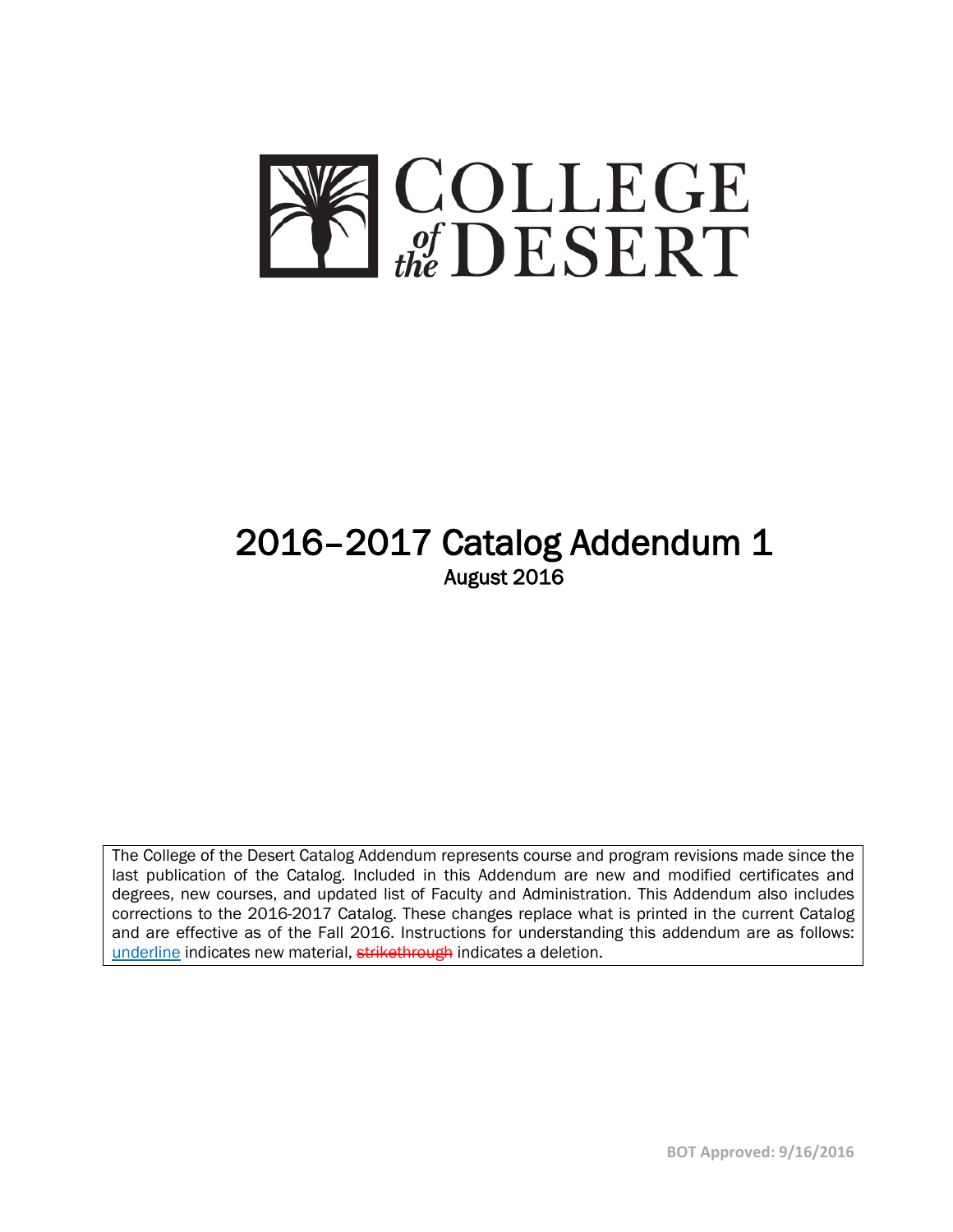### Changes to page 49 – Student Right-To-Know Disclosure

In compliance with the Student Right-to-Know and Campus Security Act of 1990, it is the policy of the Desert Community College District to make available its completion and transfer rates to all current and prospective students.

Beginning in Fall 2011, a cohort of all certificate-, degree-, and transfer seeking first-time, full-time students were tracked over a three-year period. Their completion and transfer rates are listed below. These rates do not represent the success rates of the entire student population at the College of the Desert, nor do they account for all student outcomes occurring after this three-year tracking period.

Completion Rate: 22.51% 29.13%

Based upon the cohort defined above, a Completer is a student who attained a certificate or degree or became 'transfer prepared' during a three year period, from Fall 2011 2012 to Spring 2014 2015. Students who have completed 60 transferable units with a GPA of 2.0 or better are considered 'transfer-prepared'.

### Transfer Rate: 12.94% 9.49%

Based upon the cohort defined above, students who transferred to another post-secondary institution, prior to attaining a degree, certificate, or becoming 'transfer-prepared' during a five semester period, from Spring 2012 2013 to Spring 2014 2015, are transfer students. More information about Student-Right-to-Know rates and how they should be interpreted can be found at the California Community Colleges Chancellor's Office, "Student Right-to-Know" website.

## Programs of Study

### NEW PROGRAMS effective Fall 2016

## A.S. IN BIOLOGY FOR TRANSFER DEGREE  $(AS-T)^*$ <br>(This degree is replacing the Biology A.S. Degree and transfer preparation listed on 2016-17 COD Catalog, page 132.)

The Associate in Science in Biology for Transfer Degree, also called the Biology AS-T, is designed to prepare students for a seamless transfer with junior status to a CSU campus in a program or major in Biology for completion of a baccalaureate degree. Upon successful completion of courses leading to the Biology AS-T Degree the student will be able to know and understand Biology concepts, skills and applications to attain upper division status in Biology at any CSU institutions.

This Biology AS-T degree requires students to meet both of the following requirements:

- (1) Completion of 60 semester units that are eligible for transfer to the California State University, including both of the following:
	- The Intersegmental GE Transfer Curriculum (IGETC) or the California State University GE-Breadth Requirements (CSU GE-B).
	- A minimum of 18 semester units in a major or area of emphasis. All courses in the major or area of emphasis must be completed with a grade of "C" or better.
- (2) Obtainment of a minimum grade point average of 2.0.

There are no additional graduation requirements. Students are advised to consult with a counselor to verify transfer requirements.

Advisors: Robert Rosteck[, rrosteck@collegeofthedesert.edu;](mailto:rrosteck@collegeofthedesert.edu) 760-776-7284 Alexa Sawa[, asawa@collegeofthedesert.edu;](mailto:asawa@collegeofthedesert.edu) 760-776-7276 Anthony Tesch[, atesch@collegeofthedesert.edu;](mailto:atesch@collegeofthedesert.edu) 760-776-7274

*Required Courses:* 

| <b>BI-005</b>  |  |
|----------------|--|
| <b>BI-006</b>  |  |
| <b>CH-001A</b> |  |
| <b>CH-001B</b> |  |
| MATH-001A      |  |
| MATH-001B      |  |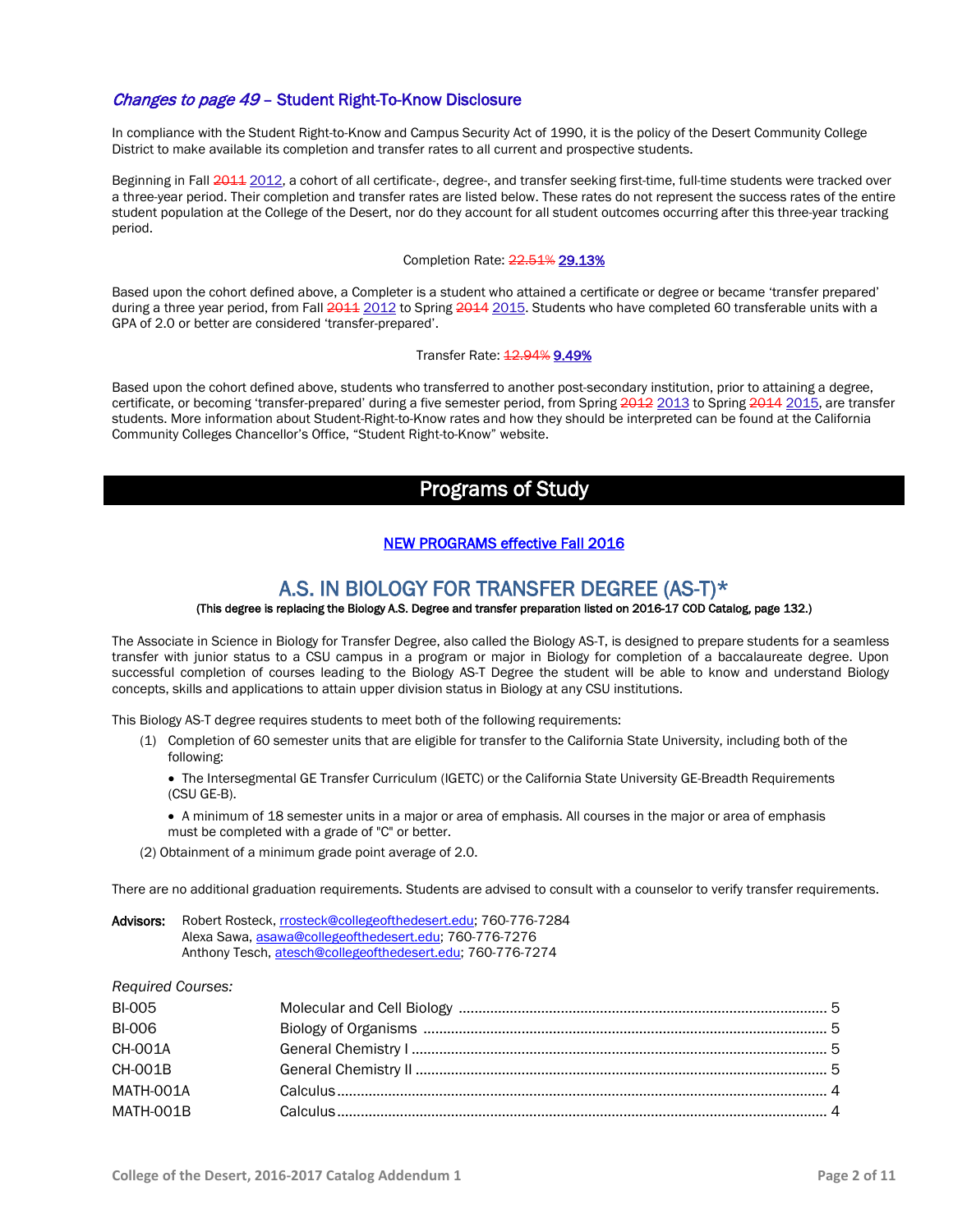| PH-002A and    |                         |
|----------------|-------------------------|
| <b>PH-002B</b> |                         |
| 0R             |                         |
| PH-003A and    | Engineering Physics (4) |
| <b>PH-003B</b> | Engineering Physics 4)  |
|                |                         |

| <b>Total Units for Major</b>                                                                                                                                                                                      |  |
|-------------------------------------------------------------------------------------------------------------------------------------------------------------------------------------------------------------------|--|
|                                                                                                                                                                                                                   |  |
| Transferable Electives <sup>2</sup> (as needed to reach 60 transferable units)                                                                                                                                    |  |
|                                                                                                                                                                                                                   |  |
| <sup>1</sup> Units for the major may be double counted for CSU GE or IGETC for STEM, confer with Counselor.<br>9 Figure  in the top speak CO contracted procedure COU top selection the conferential Occurrent of |  |

<sup>2</sup> Elective units to reach 60-unit total must be CSU transferable, confer with Counselor.

\*Please refer to Associate Degree for Transfer (SB 1440) listed on 2016-17 COD Catalog, page 51.

# A.S. IN CHEMISTRY FOR TRANSFER DEGREE (AS-T)\*<br>(This degree is in addition to the Chemistry A.S. Degree and transfer preparation listed on 2016-17 COD Catalog, page 133.)

The Associate in Science in Chemistry for Transfer Degree, also called the *Chemistry AS-T Degree*, is designed to prepare students for a seamless transfer with junior status to a CSU campus in a program or major in Chemistry for completion of a baccalaureate degree. Upon successful completion of courses leading to the *Chemistry AS-T Degree* the student will be able to know and understand Chemistry concepts, skills and applications to attain upper division status in Chemistry at any CSU institutions.

This degree requires students to meet both of the following requirements:

(1) Completion of 60 semester units that are eligible for transfer to the California State University, including both of the following:

- The Intersegmental GE Transfer Curriculum (IGETC) or the California State University GE-Breadth Requirements (CSU GE-B).
- A minimum of 18 semester units in a major or area of emphasis. All courses in the major or area of emphasis must be completed with a grade of "C" or better.
- (2) Obtainment of a minimum grade point average of 2.0.

The Chemistry AS-T degree requires students to complete 60 CSU transferable units including completion of IGETC for STEM and 36 units in the major with a cumulative GPA of 2.0 or better. Units for the major may be double counted for IGETC for STEM only (not CSU GE). The IGETC for STEM requires a student to complete their general education pattern by taking an additional 6 units after transfer. There are no additional graduation requirements. Students are advised to consult with a counselor to verify transfer requirements.

| Advisors: | Joana Ciurash, joiurash@collegeofthedesert.edu: 760-776-7277   |
|-----------|----------------------------------------------------------------|
|           | Robert Guinn, rguinn@collegeofthedesert.edu; 760-862-1363      |
|           | Christine Melton, cmelton@collegeofthedesert.edu, 760-674-7639 |

| <b>Required Courses:</b> |  |
|--------------------------|--|
| 0.410041                 |  |

| <b>CH-001A</b> |                                                                                                                                                                                                                                     |  |
|----------------|-------------------------------------------------------------------------------------------------------------------------------------------------------------------------------------------------------------------------------------|--|
| CH-001B        |                                                                                                                                                                                                                                     |  |
| CH-010A        |                                                                                                                                                                                                                                     |  |
| <b>CH-010B</b> |                                                                                                                                                                                                                                     |  |
| MATH-001A      |                                                                                                                                                                                                                                     |  |
| MATH-001B      |                                                                                                                                                                                                                                     |  |
| <b>PH-003A</b> |                                                                                                                                                                                                                                     |  |
| <b>PH-003B</b> |                                                                                                                                                                                                                                     |  |
|                | Total Units for Major <b>construents</b> and the construction of the construction of the construction of the construction of the construction of the construction of the construction of the construction of the construction of th |  |
|                |                                                                                                                                                                                                                                     |  |
| DEGREE TOTAL   |                                                                                                                                                                                                                                     |  |
|                | <sup>1</sup> Units for the major may be double counted for IGETC for STEM only (not CSU GE), confer with Counselor.                                                                                                                 |  |
|                |                                                                                                                                                                                                                                     |  |

Please refer to Associate Degree for Transfer (SB 1440) listed on 2016-17 COD Catalog, page 51.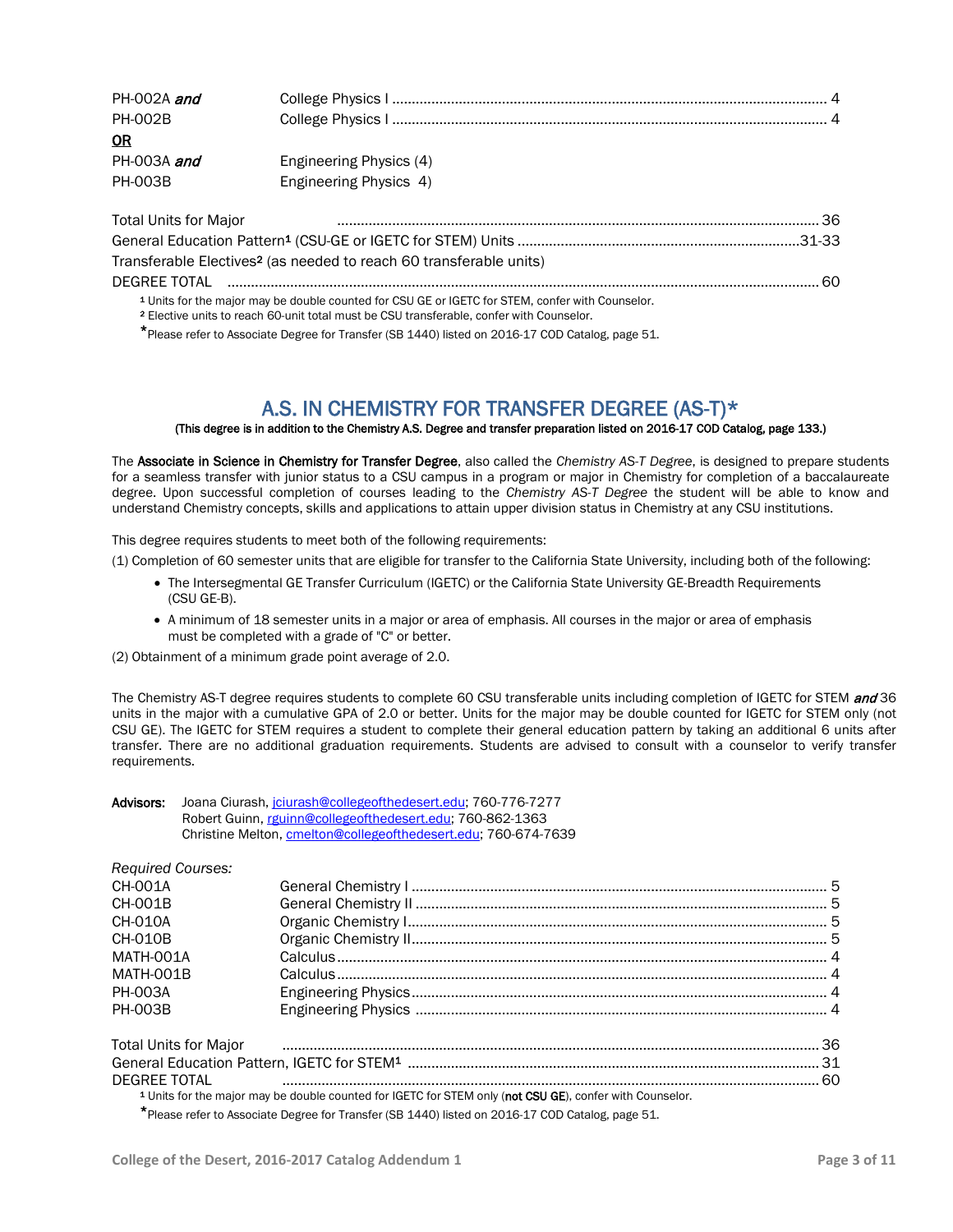# A.S. IN GEOLOGY FOR TRANSFER DEGREE  $(AS-T)^*$ <br>(This degree is replacing the Geology A.S. Degree and transfer preparation listed on 2016-17 COD Catalog, page 134.)

The Associate in Science in Geology for Transfer Degree, also called the *Geology AS-T Degree*, is designed to prepare students for a seamless transfer with junior status to a CSU campus in a program or major in Geology for completion of a baccalaureate degree. Upon successful completion of courses leading to the *Geology AS-T Degree* the student will be able to know and understand Geology concepts, skills and applications to attain upper division status in Geology at any CSU institution.

This Geology AS-T degree requires students to meet both of the following requirements:

- (1) Completion of 60 semester units that are eligible for transfer to the California State University, including both of the following:
	- The Intersegmental GE Transfer Curriculum (IGETC) or the California State University GE-Breadth Requirements (CSU GE-B).
	- A minimum of 18 semester units in a major or area of emphasis. All courses in the major or area of emphasis must be completed with a grade of "C" or better.
- (2) Obtainment of a minimum grade point average of 2.0.

There are no additional graduation requirements. Students should consult with a counselor when planning to complete the degree for more information on university admission and transfer requirements.

### Advisor: Nancy Moll[, nmoll@collegeofthedesert.edu;](mailto:nmoll@collegeofthedesert.edu) 760-776-7272

### *Required Core Courses:*

| $G - 001$      |                                                                                                    |  |
|----------------|----------------------------------------------------------------------------------------------------|--|
| G-002          |                                                                                                    |  |
| <b>CH-001A</b> |                                                                                                    |  |
| CH-001B        |                                                                                                    |  |
| MATH-001A      |                                                                                                    |  |
| MATH-001B      |                                                                                                    |  |
|                |                                                                                                    |  |
|                |                                                                                                    |  |
|                | Transferable Electives <sup>2</sup> (as needed to reach 60 transferable units)                     |  |
|                |                                                                                                    |  |
|                | <sup>1</sup> Units for the major may be double counted for CSU GE or IGETC, confer with Counselor. |  |
|                |                                                                                                    |  |

<sup>2</sup> Elective units to reach 60-unit total must be CSU transferable, confer with Counselor.

\*Please refer to Associate Degree for Transfer (SB 1440) listed on 2016-17 COD Catalog, page 51.

# A.A. IN PHILOSOPHY FOR TRANSFER DEGREE (AA-T)\*<br>(This degree is replacing the Philosophy A.A. Degree and transfer preparation listed on 2016-17 COD Catalog, page 137.)

Philosophy, which can be called "the science of the Big Picture", is the systematic study of concepts such as knowledge, truth, reality, logic and rationality, ethics and morality, justice, beauty, mind, and God. Philosophy is concerned with posing and answering questions as difficult and varied as, What is truth?, Could each person have her own truth?, What is the relation of formal logic to ordinary reasoning?, How should human beings live their lives?, How does our familiar human world of thoughts, sensations, and feelings fit into the larger world that is described by the natural sciences? Can there be human actions that are morally right (or wrong) independently of a society's judgment?, Does beauty exist only in the eye of the beholder?, and finally, Does God exist?

Career paths chosen by students pursuing undergraduate studies in philosophy commonly include the foreign service, computer science, and creative writing. Careers in the discipline that generally require graduate-level degrees include college teaching, law, medicine, psychiatry, and social work.

The Associate in Arts in Philosophy for Transfer, also called the Philosophy AA-T Degree, prepares students to transfer to CSU campuses that offer bachelor's degrees in Philosophy. Students earning the Philosophy AA-T Degree will be granted priority for admission as a Philosophy major to a local CSU, as determined by the CSU campus to which the student applies. This Philosophy AA-T degree requires students to meet both of the following requirements: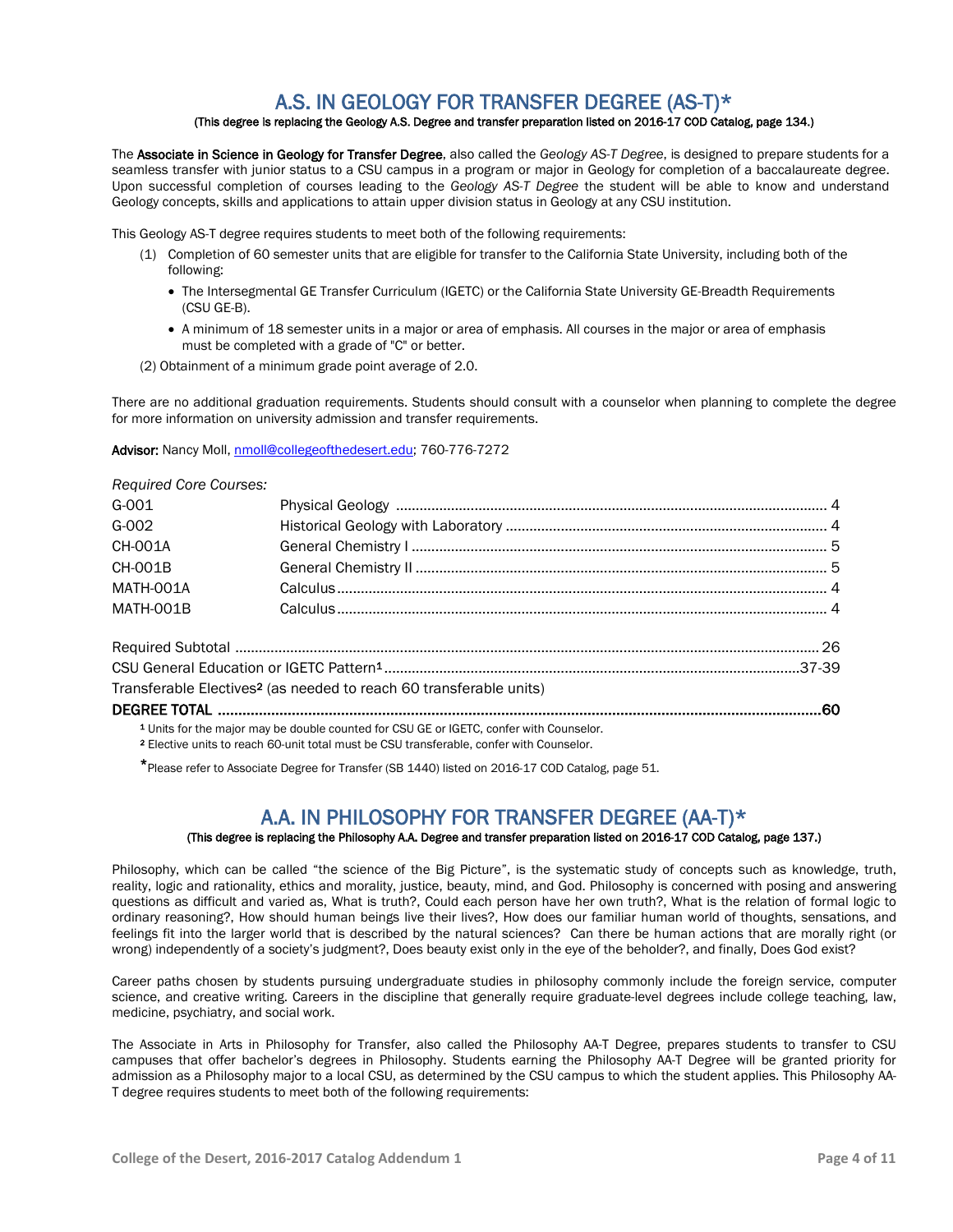- (1) Completion of 60 semester units that are eligible for transfer to the California State University, including both of the following:
	- The Intersegmental GE Transfer Curriculum (IGETC) or the California State University GE-Breadth Requirements (CSU GE-B).
	- A minimum of 18 semester units in a major or area of emphasis. All courses in the major or area of emphasis must be completed with a grade of "C" or better.
- (2) Obtainment of a minimum grade point average of 2.0.

There are no additional graduation requirements. Students should consult with a counselor when planning to complete the degree for more information on university admission and transfer requirements.

Advisor: Michael Smith, [msmith@collegeofthedesert.edu;](mailto:msmith@collegeofthedesert.edu) 760-776-7404

| Required Courses: (15 units)        |                                                                                |  |
|-------------------------------------|--------------------------------------------------------------------------------|--|
| <b>PHIL-006</b>                     |                                                                                |  |
| PHIL-007                            |                                                                                |  |
| <b>PHIL-010</b>                     |                                                                                |  |
| PHIL-014                            |                                                                                |  |
| <b>PHIL-017</b>                     |                                                                                |  |
| List A: Select one course (3-units) |                                                                                |  |
| PHIL-012                            |                                                                                |  |
| PHIL-013                            |                                                                                |  |
| <b>PHIL-018</b>                     |                                                                                |  |
| <b>Required Subtotal</b>            |                                                                                |  |
|                                     |                                                                                |  |
|                                     | Transferable Electives <sup>2</sup> (as needed to reach 60 transferable units) |  |
|                                     | .60                                                                            |  |
|                                     |                                                                                |  |

<sup>1</sup> Units for the major may be double counted for CSU GE or IGETC, confer with Counselor.

<sup>2</sup> Elective units to reach 60-unit total must be CSU transferable, confer with Counselor.

\*Please refer to Associate Degree for Transfer (SB 1440) listed on 2016-17 COD Catalog, page 51.

### PROGRAM REVISIONS effective Fall 2016

# ADMINISTRATIVE OFFICE ASSISTANT CERTIFICATE OF ACHIEVEMENT<br>This course of study prepares the student with basic competencies for an entry level office clerk whether or not the individual has

previous office experience. This certificate of achievement is designed to provide a foundation of introductory but essential office skills for individuals who are considering a career in office administration or for those who require computer, communication, and business orientation skills to increase employability in a variety of fields. Those complete the Administrative Office Assistant Certificate may continue to the Administrative Office Professional Certificate. Advisor: Félix Marhuenda-Donate, [fmarhuenda@collegeofthedesert.edu;](mailto:fmarhuenda@collegeofthedesert.edu) 760-773-2523

### *Required Courses:*

| CIS-005         |                                 |  |
|-----------------|---------------------------------|--|
| CIS-006         |                                 |  |
| CIS-010         |                                 |  |
| CIS-012         |                                 |  |
|                 |                                 |  |
| BUAC-010        | Accounting with Quick Books (3) |  |
| <b>BUAC-050</b> | Accounting/Bus. Environment (3) |  |
| BUAC-066        | Fundamentals of Bookkeeping (3) |  |
|                 |                                 |  |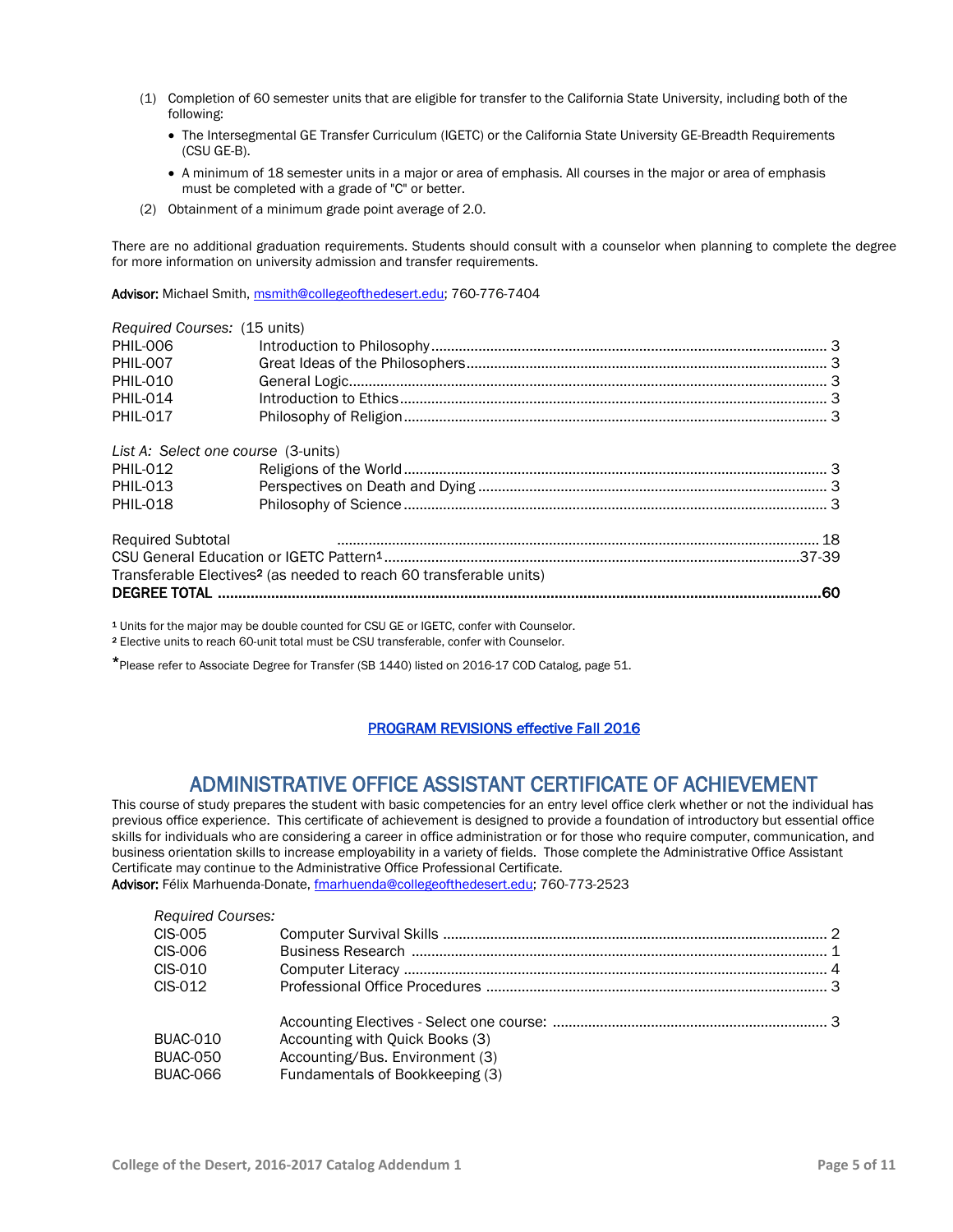|     |                  |                                                                          | $3-4$   |
|-----|------------------|--------------------------------------------------------------------------|---------|
| Add | <b>CIS-003</b>   | Introduction to Microsoft Word (1)                                       |         |
| Add | <b>CIS-004</b>   | PowerPoint (1)                                                           |         |
|     | CIS-011          | Current Topics/Technology (3)                                            |         |
|     | CIS-017          | Records Business Data Management with Microsoft Access (4)               |         |
|     | CIS-020          | Integrated Office Technology (4)                                         |         |
|     | CIS-072D         | Excel $(3)$                                                              |         |
|     | <b>CIS-082C</b>  | Web Publishing I (3)                                                     |         |
|     |                  |                                                                          | $2 - 3$ |
|     | <b>BUMA-001</b>  | Principles of Management (3)                                             |         |
|     | BUMA-028         | Small Business Dev/Mgmt (3)                                              |         |
|     | BUMA-031         | <b>Business Calculations (3)</b>                                         |         |
|     | <b>BUMA-032</b>  | Human Relations/Workplace (3)                                            |         |
|     | BUMA-094         | <b>Business Communications (3)</b>                                       |         |
|     | CIS-095A         | CIS Work Experience (Maximum of 3 units may be used for work experience) |         |
|     | or BUAC-095A     | Accounting Work Experience                                               |         |
|     | or BUMA-095A     | Management Work Experience                                               |         |
|     | Reguired Courses |                                                                          | 10      |

# ADMINISTRATIVE OFFICE PROFESSIONAL CERTIFICATE OF ACHIEVEMENT This course of study equips the student with the range of skills necessary to perform the duties of an entry level administrative

assistant in today's technological office. Completers master skills in communication, bookkeeping, office skills, and an essential selection of intermediate computer applications for business. Those complete the Administrative Office Professional Certificate may continue to a degree in Business or in Liberal Arts with an emphasis on Business and Technology. Advisor: Félix Marhuenda-Donate, [fmarhuenda@collegeofthedesert.edu;](mailto:fmarhuenda@collegeofthedesert.edu) 760-773-2523

|     | <b>Required Courses:</b> |                                                            |  |
|-----|--------------------------|------------------------------------------------------------|--|
|     | <b>CIS-005</b>           |                                                            |  |
|     | CIS-006                  |                                                            |  |
|     | CIS-010                  |                                                            |  |
|     | CIS-012                  |                                                            |  |
|     | CIS-020                  |                                                            |  |
| Add | or CIS-017               | <b>Business Data Management with Microsoft Access (4)</b>  |  |
|     | <b>BUMA-094</b>          |                                                            |  |
|     |                          |                                                            |  |
|     | <b>BUAC-010</b>          | Accounting with Quick Books (3)                            |  |
|     | <b>BUAC-050</b>          | Accounting/Bus. Environment (3)                            |  |
|     | <b>BUAC-066</b>          | Fundamentals of Bookkeeping (3)                            |  |
|     |                          |                                                            |  |
|     |                          |                                                            |  |
| Add | <b>CIS-003</b>           | Introduction to Microsoft Word (1)                         |  |
| Add | <b>CIS-004</b>           | PowerPoint (1)                                             |  |
|     | CIS-011                  | Current Topics/Technology (3)                              |  |
|     | CIS-017                  | Records Business Data Management with Microsoft Access (4) |  |
|     | CIS-020                  | Integrated Office Technology (4)                           |  |
|     | CIS-072D                 | Excel $(3)$                                                |  |
|     | <b>CIS-082C</b>          | Web Publishing I (3)                                       |  |
|     |                          |                                                            |  |
|     | <b>BUMA-001</b>          | Principles of Management (3)                               |  |
|     | <b>BUMA-028</b>          | Small Business: Development & Management (3)               |  |
|     |                          |                                                            |  |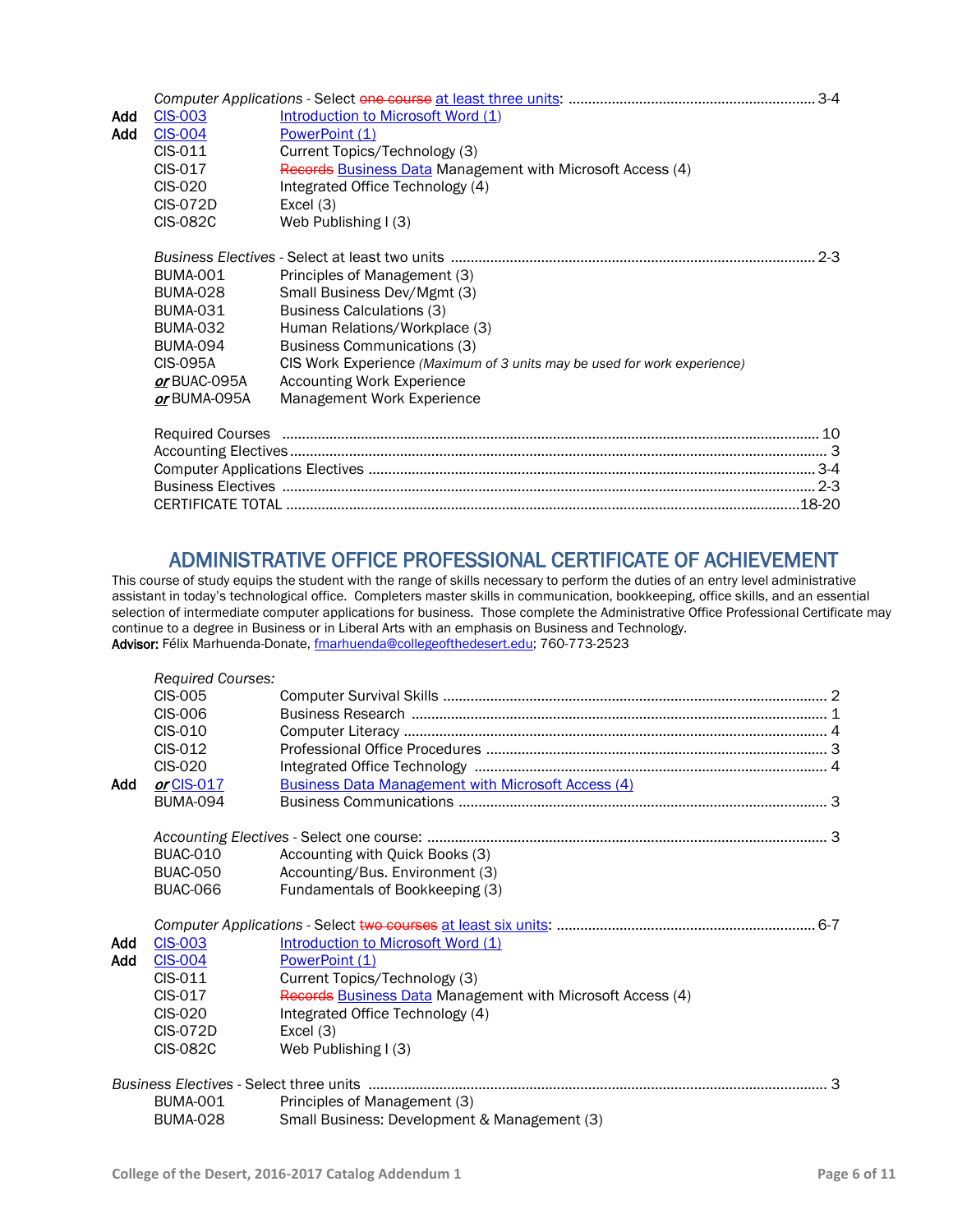| <b>BUMA-031</b> | Business Calculations (3)                                                |
|-----------------|--------------------------------------------------------------------------|
| <b>BUMA-032</b> | Human Relations in the Workplace (3)                                     |
| CIS-095A        | CIS Work Experience (Maximum of 3 units may be used for work experience) |
| or BUAC-095A    | Accounting Work Experience                                               |
| or BUMA-095A    | Management Work Experience                                               |

BASIC FIRE FIGHTER CERTIFICATE OF ACHIEVEMENT<br>Basic Fire Fighter Certificate of Achievement provides individuals with the knowledge and skills to safely perform, under minimal supervision, essential and advanced fire ground tasks. These shall include basic rescue operations, auto extrication, basic fire suppression, prevention and investigation, a basic knowledge of the "Incident Command System" and an introduction to the potential dangers of hazardous materials. In addition, students will learn to use, inspect and maintain various types of firefighting and rescue equipment. Completion of this Certificate satisfies the manipulative and academic training requirements as established by the State Fire Marshal to become certified as a Fire Fighter I. Advisor: Allen Scott Ventura, [asventura@collegeofthedesert.edu;](mailto:asventura@collegeofthedesert.edu) 760-636-7996

| <b>Required Courses:</b> |  |
|--------------------------|--|
|                          |  |
|                          |  |
|                          |  |

# COMPUTER INFORMATION SYSTEMS A.S. DEGREE

**for employment preparation**<br>Computer information systems (CIS) is the study of the tools and techniques used to effectively and efficiently transform raw data into useful information.

Career paths chosen by students pursuing undergraduate studies in CIS commonly include office administration, general business, web design, software installation and maintenance, software quality control, database management, electronic bookkeeping, network administration and customer support.

Careers in the discipline that generally require higher level degrees include programming, system analysis, database design, network design and administration, and security management.

Even students who choose not to major in CIS find that coursework in the field can improve their ability to think analytically, solve problems, organize thoughts and information, and utilize new technology more efficiently and effectively.

Our discussions with industry representatives indicate that in today's world employers expect and demand a certain minimum of computer skills as a given, much as they expect an employee to be able to read, write, and use basic math. College of the Desert's CIS curriculum includes course offerings that provide a general overview of the discipline, as well as courses dealing with more advanced software concepts, and tools used in the business environment.

The College offers appropriate certificates and degrees in computer information systems. In addition to the immediate employment benefits of certificates and associate degrees, coursework at College of the Desert prepares the way for further study at the Baccalaureate level within the California State Universities and University of California systems, and other colleges nationwide.

Advisor: Félix Marhuenda-Donate, [fmarhuenda@collegeofthedesert.edu;](mailto:fmarhuenda@collegeofthedesert.edu) 760-773-2523

### *Required Courses: 5-6 units*

| 100             |                                       |  |  |
|-----------------|---------------------------------------|--|--|
| CIS-006         |                                       |  |  |
| or LIS-001 $\,$ | An Intro to Basic Research Skills (2) |  |  |
| CIS-010         |                                       |  |  |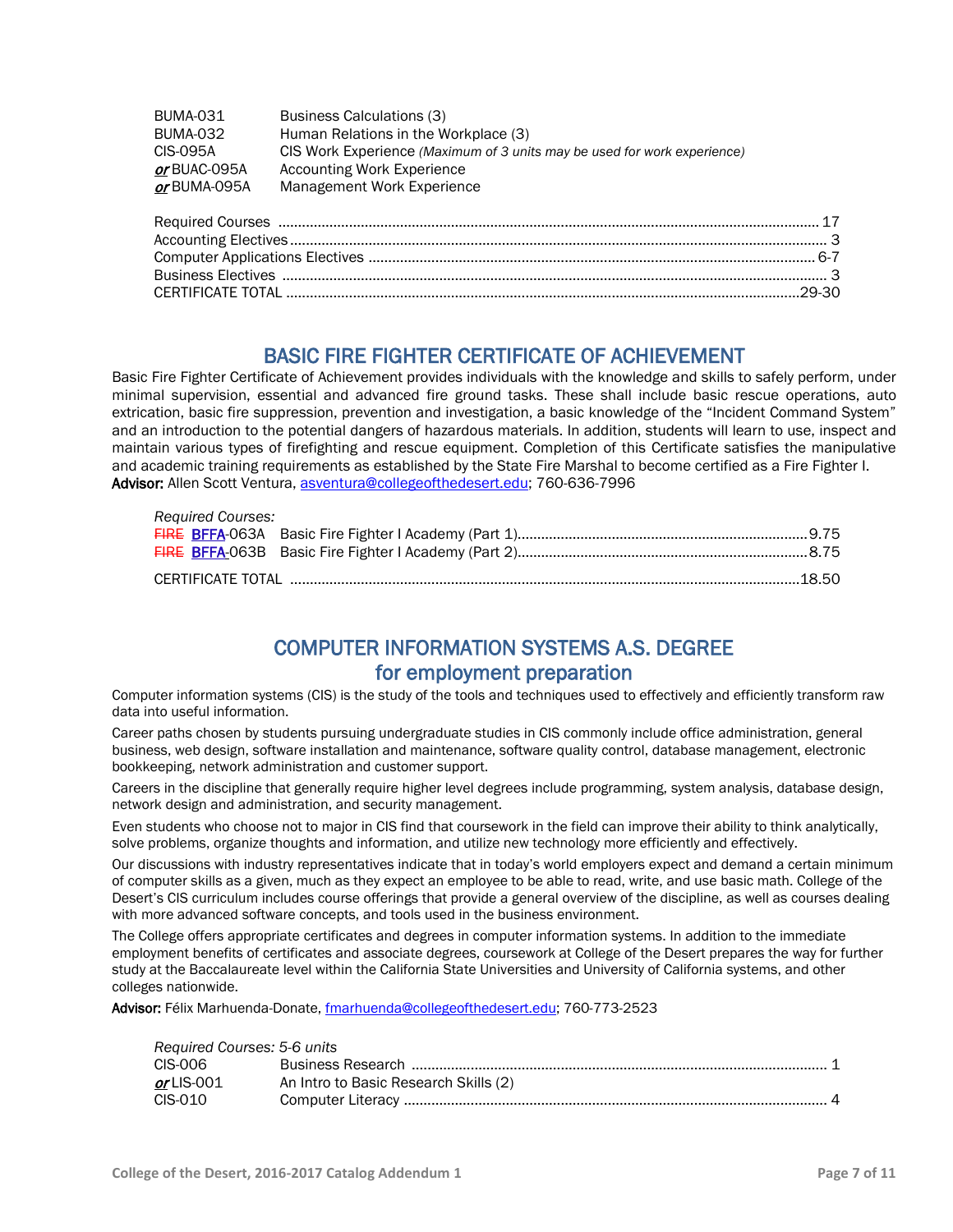|     |                     | Computer Applications - Select 18 units from the following:                  |  |
|-----|---------------------|------------------------------------------------------------------------------|--|
| Add | <b>CIS-003</b>      |                                                                              |  |
| Add | <b>CIS-004</b>      |                                                                              |  |
|     | CIS-005*            |                                                                              |  |
|     | CIS-011             |                                                                              |  |
|     | CIS-012             |                                                                              |  |
|     | CIS-017             |                                                                              |  |
|     | <b>CIS-020</b>      |                                                                              |  |
|     | <b>CIS-072D</b>     |                                                                              |  |
|     | <b>CIS-082C</b>     |                                                                              |  |
|     | <b>CIS-085C</b>     |                                                                              |  |
|     | <b>CIS-086</b>      |                                                                              |  |
|     |                     | Required Electives - Select 19 units from the following:                     |  |
|     | BUAC-020A           |                                                                              |  |
|     | <b>BUAC-066</b>     |                                                                              |  |
|     | <b>BUMA-001</b>     |                                                                              |  |
|     | <b>BUMA-010</b>     |                                                                              |  |
|     | BUMA-020A           |                                                                              |  |
|     | <b>BUMA-027</b>     |                                                                              |  |
|     | <b>BUMA-028</b>     |                                                                              |  |
|     | <b>BUMA-031</b>     |                                                                              |  |
|     | <b>BUMA-032</b>     |                                                                              |  |
|     | <b>BUMA-094</b>     |                                                                              |  |
|     | <b>CIS-081A</b>     |                                                                              |  |
|     | <b>CIS-081B</b>     |                                                                              |  |
|     | <b>CIS-083D</b>     |                                                                              |  |
|     | <b>CIS-95A</b>      | CIS Work Experience (maximum of 4 units may be used for work experience) 1-8 |  |
|     | or BUAC-95A         |                                                                              |  |
|     | or BUMA-95A         |                                                                              |  |
|     |                     |                                                                              |  |
|     |                     |                                                                              |  |
|     |                     |                                                                              |  |
|     |                     |                                                                              |  |
|     |                     |                                                                              |  |
|     | <b>DEGREE TOTAL</b> |                                                                              |  |
|     |                     |                                                                              |  |

\* No credit for CIS 5 if taken after CIS 10.

# FITNESS SPECIALIST CERTIFICATE OF ACHIEVEMENT<br>The Fitness Specialist Certificate is the study of basic principles and techniques to effectively prepare the students in the field of

personal training, exercise leadership and corporate fitness. COD's fitness specialist certificate curriculum includes course offerings that provide a general overview of principles and theories of kinesiology, exercise science, fitness prescription and evaluation, nutritional and weight management design.

Advisors: Wendy Ansley[, wansley@collegeofthedesert.edu;](mailto:wansley@collegeofthedesert.edu) 760-776-7203 Courtney Doussett[, cdoussett@collegeofthedesert.edu;](mailto:cdoussett@collegeofthedesert.edu) 760-776-7339

### *Required Courses*: 20 units

|     | KINE-001         |                                                                                   |  |
|-----|------------------|-----------------------------------------------------------------------------------|--|
|     | KINE-003         |                                                                                   |  |
|     | KINE-007         |                                                                                   |  |
|     | KINE-008         |                                                                                   |  |
| Add | <b>KINE-009</b>  |                                                                                   |  |
|     | KINE-095         |                                                                                   |  |
| Add | <b>KINE-095A</b> | Kinesiology Work Experience (Maximum of 1 unit may be used for work experience) 1 |  |
|     | HS-013           |                                                                                   |  |
|     |                  |                                                                                   |  |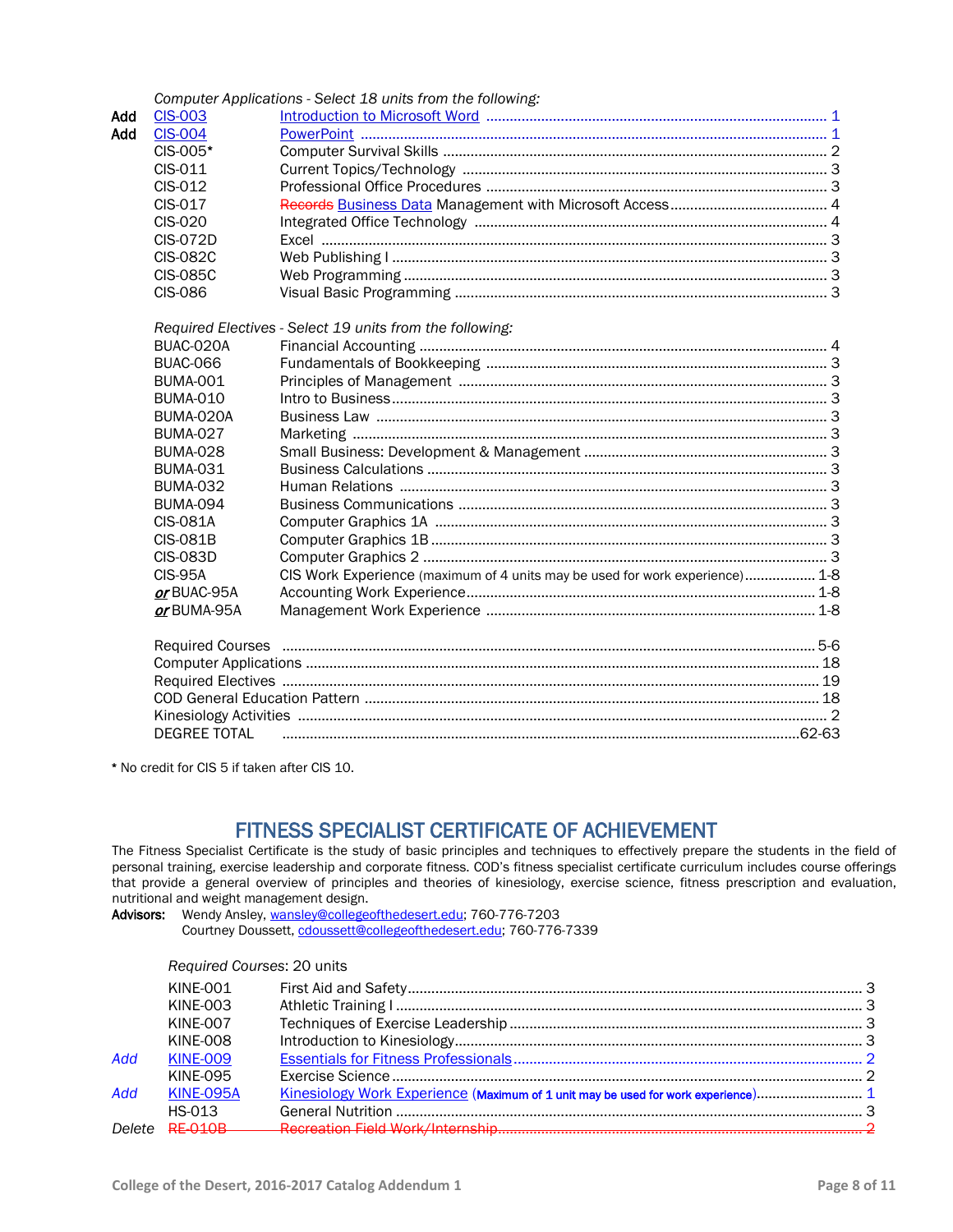| <b>KINE-039</b>          | TRX and Kettlebell Training (1)          |
|--------------------------|------------------------------------------|
| <b>KINE-040</b>          | Aerobics, Total Body Fitness (1)         |
| <b>KINE-041</b>          | Core Conditioning (1)                    |
| KINE-046                 | Endurance Training $(4 2)$               |
| KINE-047                 | Body Sculpt and Tone (1)                 |
| <b>KINE-068</b>          | Jogging, Powerwalking, and Running (1)   |
| <b>KINE-069</b>          | Biomechanics of Running (1)              |
| <b>KINE-071</b>          | Kickboxing Aerobics (1)                  |
| <b>KINE-072</b>          | Pilates Mat Work (1)                     |
| <b>KINE-073</b>          | Pilates for Dance (1)                    |
| <b>KINE-077</b>          | Self-Defense/Fitness (1)                 |
| <b>KINE-083</b>          | Swimming and Running for Triathletes (1) |
| <b>KINE-084</b>          | Aquatic Crosstraining (1)                |
| <b>KINE-093</b>          | Water Fitness (1)                        |
| <b>KINE-098</b>          | Yoga (1)                                 |
| <b>KINE-099</b>          | Power Yoga (1)                           |
| <b>CERTIFICATE TOTAL</b> | 22                                       |

MATHEMATICS A.S. DEGREE and transfer preparation<br>Mathematics is the study of quantity, structure, space and change. It is developed through the use of abstraction and logical reasoning from counting, calculations, measurement, study of shapes & change.

| <b>Required Courses:</b> |  |  |    |
|--------------------------|--|--|----|
| MATH-001A                |  |  |    |
| MATH-001B                |  |  |    |
| MATH-002A                |  |  |    |
| MATH-002B                |  |  |    |
| or MATH-002C             |  |  |    |
| <b>PH-003A</b>           |  |  |    |
| <b>PH-003B</b>           |  |  |    |
| CS-007A                  |  |  |    |
|                          |  |  |    |
|                          |  |  |    |
|                          |  |  |    |
|                          |  |  |    |
|                          |  |  | 60 |
|                          |  |  |    |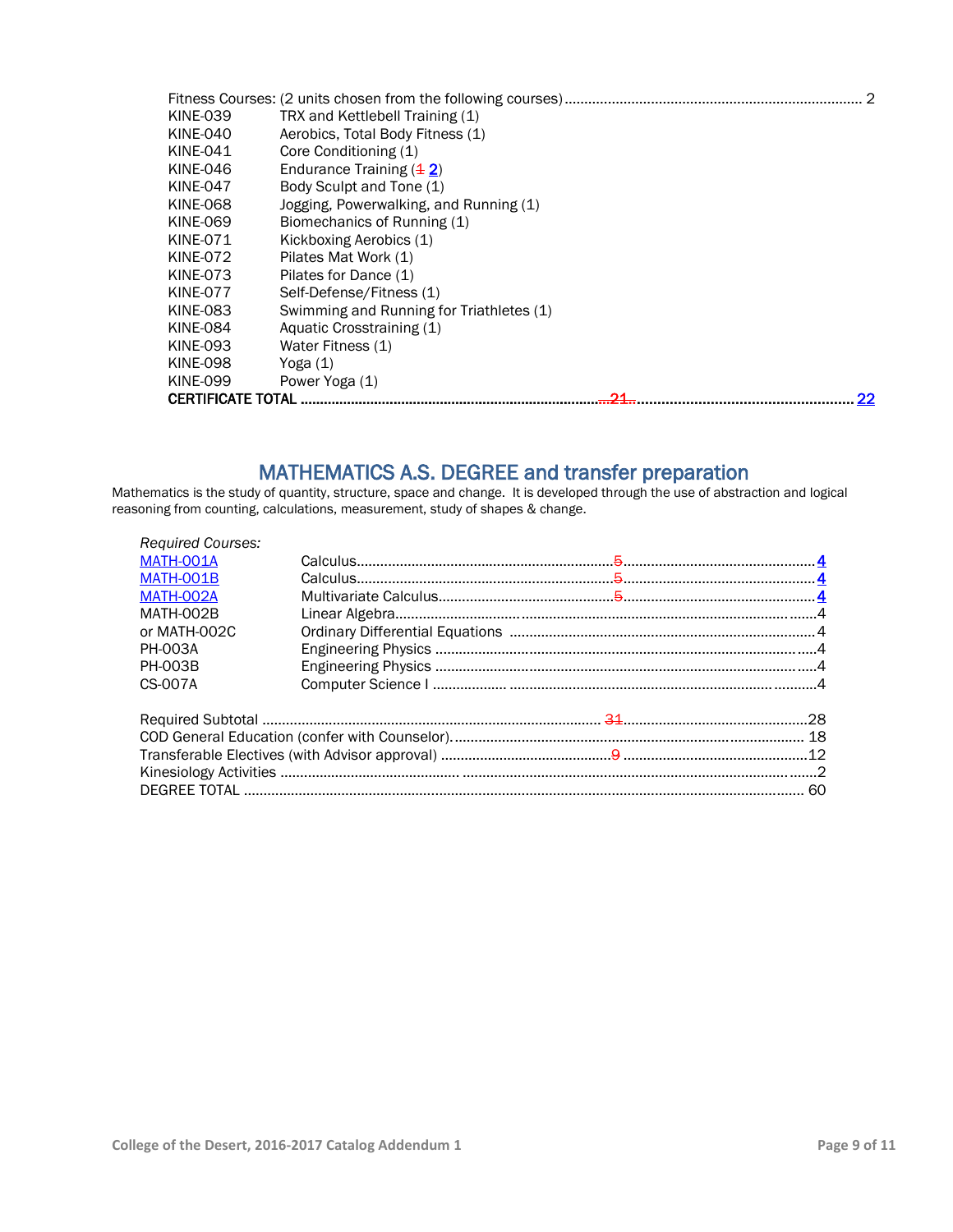## Courses of Instruction

### NEW COURSES

| <b>BIT-024</b>                                                                                                                                                                                                                                                                                                                                                                                   | <b>CALIFORNIA ENERGY CODES</b>                                                                                                                                                                                                                     |                          | Units: 3                                                                                                                                                                                                                                                                                                                                                                                                                                                                                                                                                                                                                                                                                                                                                   |
|--------------------------------------------------------------------------------------------------------------------------------------------------------------------------------------------------------------------------------------------------------------------------------------------------------------------------------------------------------------------------------------------------|----------------------------------------------------------------------------------------------------------------------------------------------------------------------------------------------------------------------------------------------------|--------------------------|------------------------------------------------------------------------------------------------------------------------------------------------------------------------------------------------------------------------------------------------------------------------------------------------------------------------------------------------------------------------------------------------------------------------------------------------------------------------------------------------------------------------------------------------------------------------------------------------------------------------------------------------------------------------------------------------------------------------------------------------------------|
|                                                                                                                                                                                                                                                                                                                                                                                                  |                                                                                                                                                                                                                                                    |                          | This course covers California's Building Energy Efficiency Standards for Residential and Nonresidential Buildings (Title 24, Part 6), which establishes a<br>minimum level of building energy efficiency to ensure that building construction, system design, and installation achieves energy efficiency and<br>preserves the quality of both indoor and outdoor environments. It emphasizes the understanding and application of the Building Energy Efficiency<br>Standards and supporting documents, the Reference Appendices, Residential Compliance Manual, and the Nonresidential Compliance Manual.                                                                                                                                                |
| Lecture Hours: 54                                                                                                                                                                                                                                                                                                                                                                                | Lab Hours: 0                                                                                                                                                                                                                                       | Repeatable: No           | Grading: L                                                                                                                                                                                                                                                                                                                                                                                                                                                                                                                                                                                                                                                                                                                                                 |
| Advisory: ENG-070 and MATH-060                                                                                                                                                                                                                                                                                                                                                                   |                                                                                                                                                                                                                                                    |                          |                                                                                                                                                                                                                                                                                                                                                                                                                                                                                                                                                                                                                                                                                                                                                            |
| <b>Transfer Status: CSU</b>                                                                                                                                                                                                                                                                                                                                                                      |                                                                                                                                                                                                                                                    | Degree Applicable: AA/AS |                                                                                                                                                                                                                                                                                                                                                                                                                                                                                                                                                                                                                                                                                                                                                            |
| COD GE: None                                                                                                                                                                                                                                                                                                                                                                                     | CSU GE: None                                                                                                                                                                                                                                       | <b>IGETC: None</b>       |                                                                                                                                                                                                                                                                                                                                                                                                                                                                                                                                                                                                                                                                                                                                                            |
| <b>COMM-021</b>                                                                                                                                                                                                                                                                                                                                                                                  | <b>INTRODUCTION TO PERSUASION</b><br>presentation of persuasive appeals, and learning to construct, deliver, and critique persuasive messages.                                                                                                     |                          | Units: 3<br>This course examines historical and contemporary approaches to persuasive messages throughout time. The primary goal of this course is to provide<br>students with a solid grounding in theories, principles, and strategies of social influence as they relate to everyday life. It will also focus on the                                                                                                                                                                                                                                                                                                                                                                                                                                    |
| Lecture Hours: 54                                                                                                                                                                                                                                                                                                                                                                                | Lab Hours: 0                                                                                                                                                                                                                                       | Repeatable: No           | Grading: L                                                                                                                                                                                                                                                                                                                                                                                                                                                                                                                                                                                                                                                                                                                                                 |
| Advisory: ENG-001A                                                                                                                                                                                                                                                                                                                                                                               |                                                                                                                                                                                                                                                    |                          |                                                                                                                                                                                                                                                                                                                                                                                                                                                                                                                                                                                                                                                                                                                                                            |
| <b>Transfer Status: CSU</b>                                                                                                                                                                                                                                                                                                                                                                      |                                                                                                                                                                                                                                                    | Degree Applicable: AA/AS |                                                                                                                                                                                                                                                                                                                                                                                                                                                                                                                                                                                                                                                                                                                                                            |
| COD GE: None                                                                                                                                                                                                                                                                                                                                                                                     | CSU GE: None                                                                                                                                                                                                                                       | <b>IGETC: None</b>       |                                                                                                                                                                                                                                                                                                                                                                                                                                                                                                                                                                                                                                                                                                                                                            |
| <b>COMM-030</b><br><b>FORENSICS</b><br>Units: 2<br>This course prepares students for intercollegiate speech and debate tournaments. Studies include argumentation, public address, and oral<br>interpretation of literature. Involves research, writing, and one-on-one direction. Requires participation at interscholastic competitions. May be taken<br>for a total of four times for credit. |                                                                                                                                                                                                                                                    |                          |                                                                                                                                                                                                                                                                                                                                                                                                                                                                                                                                                                                                                                                                                                                                                            |
| Lecture Hours: 18                                                                                                                                                                                                                                                                                                                                                                                | Lab Hours: 54                                                                                                                                                                                                                                      | Repeatable: Yes          | Grading: L                                                                                                                                                                                                                                                                                                                                                                                                                                                                                                                                                                                                                                                                                                                                                 |
| Advisory: COMM-001 and ENG-001A                                                                                                                                                                                                                                                                                                                                                                  |                                                                                                                                                                                                                                                    |                          |                                                                                                                                                                                                                                                                                                                                                                                                                                                                                                                                                                                                                                                                                                                                                            |
| <b>Transfer Status: CSU</b>                                                                                                                                                                                                                                                                                                                                                                      |                                                                                                                                                                                                                                                    | Degree Applicable: AA/AS |                                                                                                                                                                                                                                                                                                                                                                                                                                                                                                                                                                                                                                                                                                                                                            |
| COD GE: None                                                                                                                                                                                                                                                                                                                                                                                     | CSU GE: None                                                                                                                                                                                                                                       | <b>IGETC: None</b>       |                                                                                                                                                                                                                                                                                                                                                                                                                                                                                                                                                                                                                                                                                                                                                            |
| <b>ESYS-005</b><br>studied.                                                                                                                                                                                                                                                                                                                                                                      | ZERO NET ENERGY BUILDING SCIENCE                                                                                                                                                                                                                   |                          | Units: 4<br>Zero Net Energy (ZNE) Building Science includes an overview of many progressive measures that improve the energy performance of buildings.<br>Studies focus on architectural design of building, construction methodology, green HVAC systems, renewable energy systems and the terminology<br>used in the ZNE Industry. A survey of projects, policies and programs driving ZNE performance in residential and non-residential buildings will be                                                                                                                                                                                                                                                                                              |
| Lecture Hours: 72                                                                                                                                                                                                                                                                                                                                                                                | Lab Hours: 0                                                                                                                                                                                                                                       | Repeatable: No           | Grading: Letter                                                                                                                                                                                                                                                                                                                                                                                                                                                                                                                                                                                                                                                                                                                                            |
| Advisory: ESYS-004 and ENG-070                                                                                                                                                                                                                                                                                                                                                                   |                                                                                                                                                                                                                                                    |                          |                                                                                                                                                                                                                                                                                                                                                                                                                                                                                                                                                                                                                                                                                                                                                            |
| <b>Transfer Status: None</b>                                                                                                                                                                                                                                                                                                                                                                     |                                                                                                                                                                                                                                                    | Degree Applicable: AA/AS |                                                                                                                                                                                                                                                                                                                                                                                                                                                                                                                                                                                                                                                                                                                                                            |
| COD GE: None                                                                                                                                                                                                                                                                                                                                                                                     | CSU GE: None                                                                                                                                                                                                                                       | <b>IGETC: None</b>       |                                                                                                                                                                                                                                                                                                                                                                                                                                                                                                                                                                                                                                                                                                                                                            |
| <b>ESYS-006</b>                                                                                                                                                                                                                                                                                                                                                                                  | <b>FUNDAMENTALS OF BUILDING COMMISSIONING</b>                                                                                                                                                                                                      |                          | Units: 3                                                                                                                                                                                                                                                                                                                                                                                                                                                                                                                                                                                                                                                                                                                                                   |
| Lecture Hours: 45                                                                                                                                                                                                                                                                                                                                                                                | Lab Hours: 27                                                                                                                                                                                                                                      | Repeatable: No           | Building Commissioning (Cx) is the process of verifying that a building's systems operate as intended. Commissioning Technicians (CxT) and<br>Commissioning Agents (CxA) work in a team environment, coordinating directly with architects, engineers, subcontractors, and the building owner to<br>oversee, examine, and verify that the building systems are designed, installed, and tested according to the project's design specifications. This<br>introductory course focuses on how the building commissioning process is applied to new and existing buildings. Students will learn the<br>fundamentals of the commissioning process through each step of a construction project - from predesign to occupancy and operations.<br>Grading: Letter |
|                                                                                                                                                                                                                                                                                                                                                                                                  | <b>Prerequisite:</b> ACR-090 or concurrent enrollment and ARCH-011                                                                                                                                                                                 |                          |                                                                                                                                                                                                                                                                                                                                                                                                                                                                                                                                                                                                                                                                                                                                                            |
| Advisory: ACR-075 and ESYS-004                                                                                                                                                                                                                                                                                                                                                                   |                                                                                                                                                                                                                                                    |                          |                                                                                                                                                                                                                                                                                                                                                                                                                                                                                                                                                                                                                                                                                                                                                            |
| <b>Transfer Status: None</b>                                                                                                                                                                                                                                                                                                                                                                     |                                                                                                                                                                                                                                                    | Degree Applicable: AA/AS |                                                                                                                                                                                                                                                                                                                                                                                                                                                                                                                                                                                                                                                                                                                                                            |
| COD GE: None                                                                                                                                                                                                                                                                                                                                                                                     | CSU GE: None                                                                                                                                                                                                                                       | <b>IGETC: None</b>       |                                                                                                                                                                                                                                                                                                                                                                                                                                                                                                                                                                                                                                                                                                                                                            |
| <b>ESLN-390A</b><br>Lecture Hours: 48                                                                                                                                                                                                                                                                                                                                                            | ESLN - PRONUNCIATION & VOCABULARY 1<br>production through enhanced clarity of communication as well as vocabulary acquisition.<br>Lab Hours: 0<br><b>Prerequisite:</b> ESLN-310A, or appropriate ESLN Placement Test, or Instructor recommendation | Repeatable: Yes          | Units: 0<br>This noncredit course is designed to help high-beginning to low-intermediate level students to better communicate orally through practice in<br>recognition and production of the sounds, syllables, stress, and intonation of Standard American English words. In addition, students will learn about<br>word meaning and usage and receive help with common errors for conversation purposes. Emphasis is placed on developing confidence in oral<br>Grading: Pass/No Pass                                                                                                                                                                                                                                                                   |
| <b>Transfer Status: None</b>                                                                                                                                                                                                                                                                                                                                                                     |                                                                                                                                                                                                                                                    | Degree Applicable: NONC  |                                                                                                                                                                                                                                                                                                                                                                                                                                                                                                                                                                                                                                                                                                                                                            |
| COD GE: None                                                                                                                                                                                                                                                                                                                                                                                     | CSU GE: None                                                                                                                                                                                                                                       | IGETC: None              |                                                                                                                                                                                                                                                                                                                                                                                                                                                                                                                                                                                                                                                                                                                                                            |